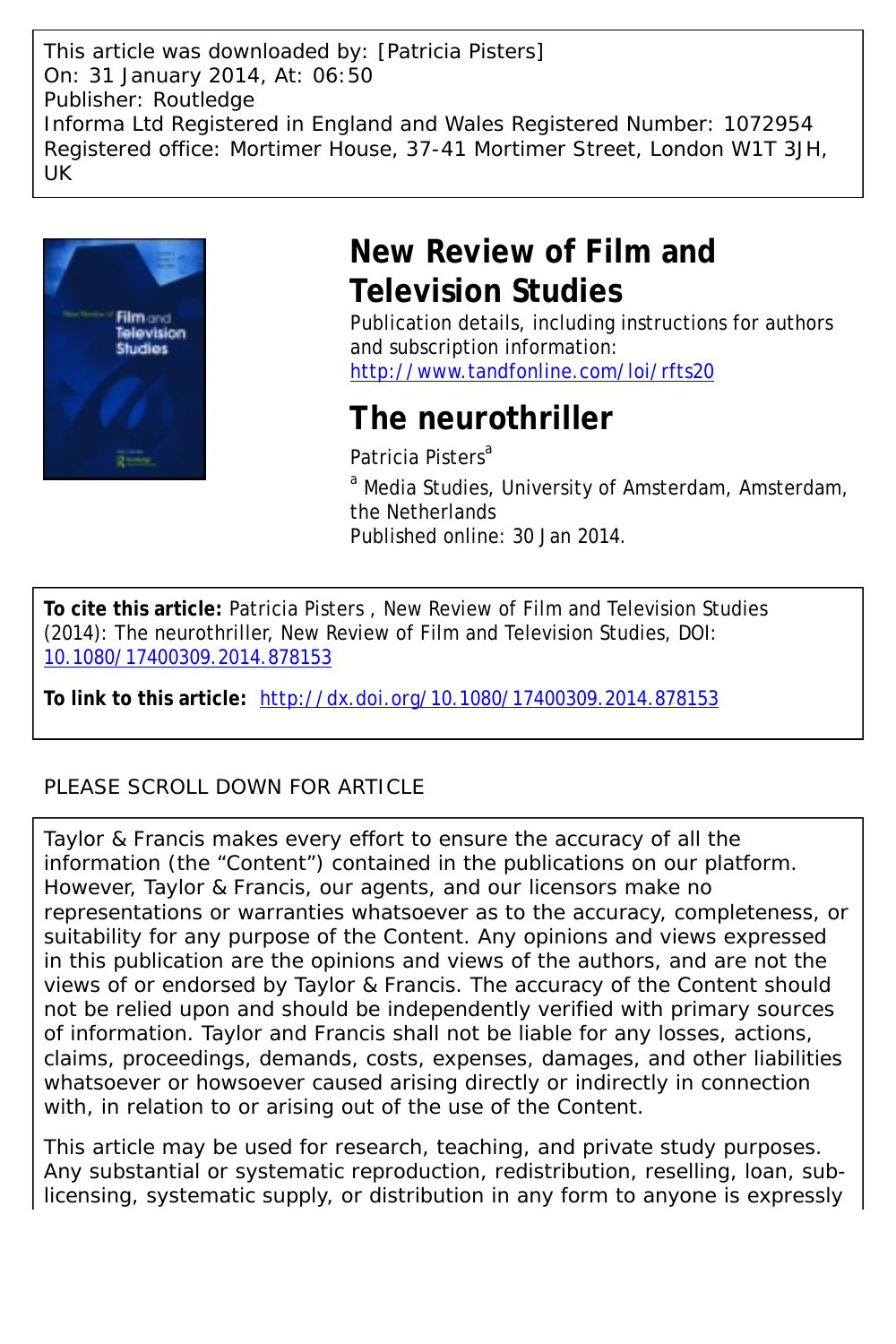forbidden. Terms & Conditions of access and use can be found at [http://](http://www.tandfonline.com/page/terms-and-conditions) [www.tandfonline.com/page/terms-and-conditions](http://www.tandfonline.com/page/terms-and-conditions)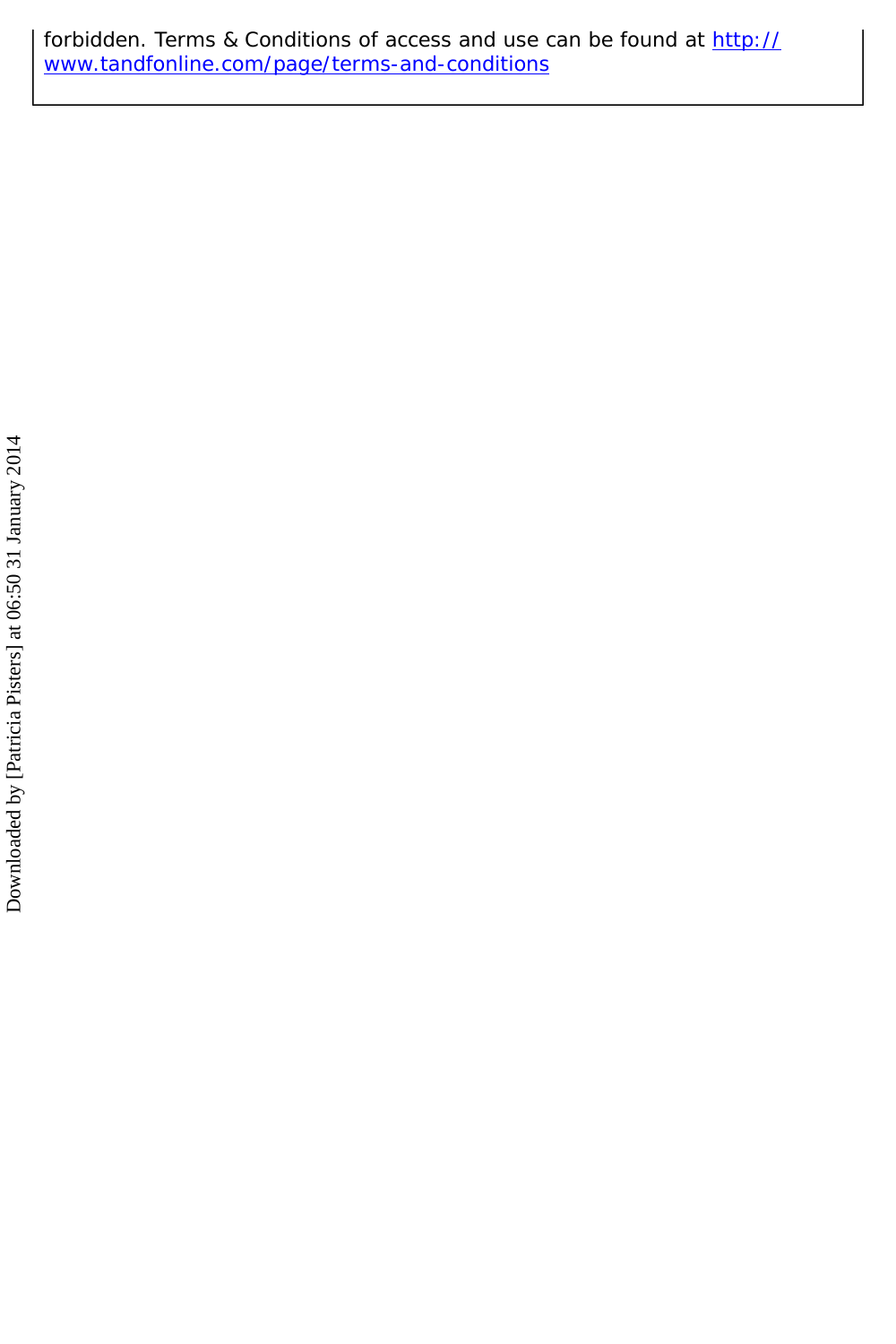#### The neurothriller

Patricia Pisters[\\*](#page-2-0)

#### Media Studies, University of Amsterdam, Amsterdam, the Netherlands

This paper argues that if one compares the classic Hitchcockian suspense thriller to the ways in which suspense works in contemporary cinema, there has been a remarkable shift. From a narrative technique that leads to feelings of suspense, suspense is now primarily an affective technique that only gradually settles on a story. Principles from affective neuroscience are drawn in to enable an assessment of this primacy of the affective in what can be called the neurothriller.<sup>[1](#page-11-0)</sup>

Keywords: suspense; surveillance apparatus; haptic voyeurism; affective neuroscience; Red Road

Nobody knew as well as Hitchcock that filmmakers have the power to manipulate their audience emotionally. During the shooting of North by Northwest (1959) the director even famously confessed to his scriptwriter Ernest Lehman:

Ernie, do you realize what we're doing in this picture? The audience is like a giant organ that you and I are playing. At one moment we play *this* note, and get *this* reaction, and then we play *that* chord and they react *that* way. And someday we won't even have to make a movie – there'll be electrodes implanted in their brains, as we'll just press different buttons and they'll go 'oooh' and 'aaah' and we'll frighten them, and make them laugh. Won't that be wonderful? (Hitchcock in Spoto [1984,](#page-12-0) 440)

Of course, Hitchcock did not really think that he could reach all these effects without the 'detour' of a narrative. Most of his techniques as master of the cinematographic thriller concern narration: giving the audience more knowledge than its characters, delaying story time by crosscutting the plot, emphasizing details in the *mise-en-scène*, and adding mood music to narrative situations are the classic means to create suspense in the image and on the spectator's brainscreen. To Truffaut, Hitchcock explains the difference between surprise and suspense by giving the often-recalled example of a scene where two people are having a conversation, sitting at a table. When we see them just talking and suddenly a bomb explodes, the effect is surprise. If we have the same scene but the audience is now given a shot of the bomb hidden under the table, Hitchcock explains, the effect will be different: suspense. The audience is now included in the narrative and will want to warn the characters before the explosive detonates

<span id="page-2-0"></span><sup>\*</sup>Email: [P.P.R.W.Pisters@uva.nl](mailto:P.P.R.W.Pisters@uva.nl)

*q* 2014 Taylor & Francis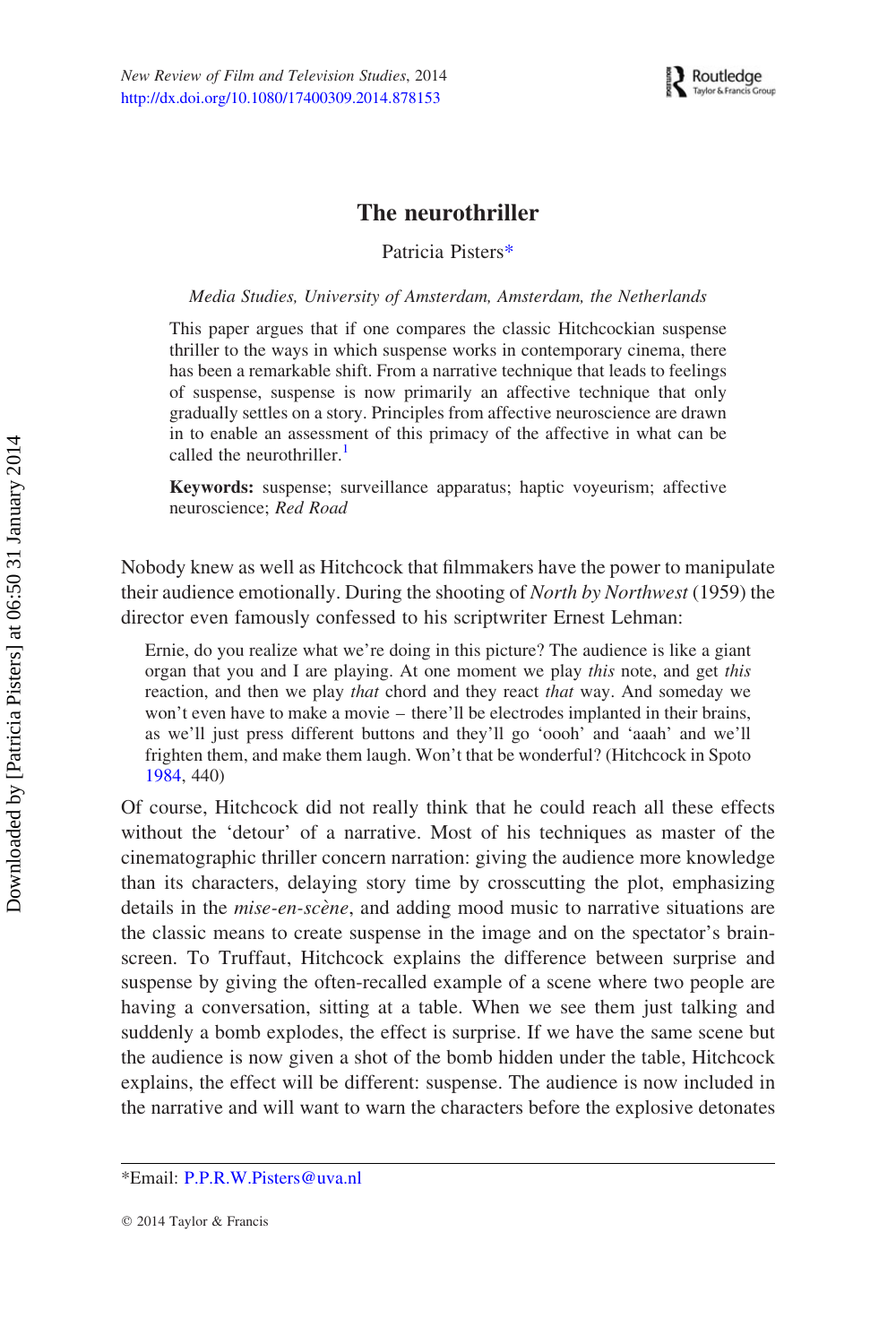(Truffaut 1967, 52). In any case, suspense in its classic sense always concerns the dramatization of the story material.

Fifty years after his most famous films, Hitchcock's fantasy of direct brain stimulation has not come true. Even if neuroscientists can now directly stimulate the brain, and some of their findings are very relevant for assessing the effects of image, as will be analyzed below, spectators are not hooked up to brain machines to experience the emotions Hitchcock describes. Contemporary cinema still needs stories and is largely narrative. Nevertheless, this paper will argue that if one compares the classic Hitchcockian suspense thriller to the ways in which suspense works in contemporary cinema, there has been a shift that can be described as a different connection to the affective brain. More generally, contemporary cinema gives us increasing access to its characters' mental landscape. We no longer see through a character's eyes, but we experience the world from characters' brain worlds. Eternal Sunshine of the Spotless Mind (2004), Avatar (2009), and Inception (2010) are but the most famous examples. In these films, characters are hooked up to a machine. However, this is not a necessary condition to see that cinema has become a more 'neural' signaling system. In this paper, I will trace these 'neuronal changes' in looking at the affective dimensions of the thriller and its consequences for narration and new ways of complex storytelling in contemporary cinema that Warren Buckland [\(2009\)](#page-11-1) has called puzzle films. Andrea Arnold's film Red Road (2007), an unusual contemporary surveillance thriller, invites thoughts about the affective dimensions of our contemporary screen culture that resonate with principles from affective neuroscience. Its main character is a CCTV operator, and as such a contemporary Peeping Tom, comparable to but also different from Hitchcock's hero in Rear Window (1954). Both films can be considered as paradigmatic indicators for changes in the role of the affective in contemporary cinema and the larger media landscape.

#### Haptic voyeurism and the primacy of the affective

Red Road is the first film of a Dogma project initiated by Lars von Trier's Zentropa films entitled The Advance Party. The project prescribes a set of fixed characters, actors, and technical conditions for three different filmmakers from different countries. *Red Road* is a typical film of the digital age, both in terms of its Dogma-conditioned production and in its transnational character (Martin-Jones [2009](#page-12-1)). Moreover, the film explicitly addresses the reality of contemporary surveillance culture. As Andrea Arnold explains in an interview, she wanted to address the fact that Britain has about 20% of the world's surveillance cameras on its tiny island. When she was given the assignment and the character description of her main character, who was separated from life, she decided to make her a CCTV operator and address in this way contemporary CCTV culture (Rowin [2007,](#page-12-2) 1). In the film, we often see Jackie (Kate Dickie) behind her multiple screen video wall with images of the city of Glasgow. Although Arnold did use one real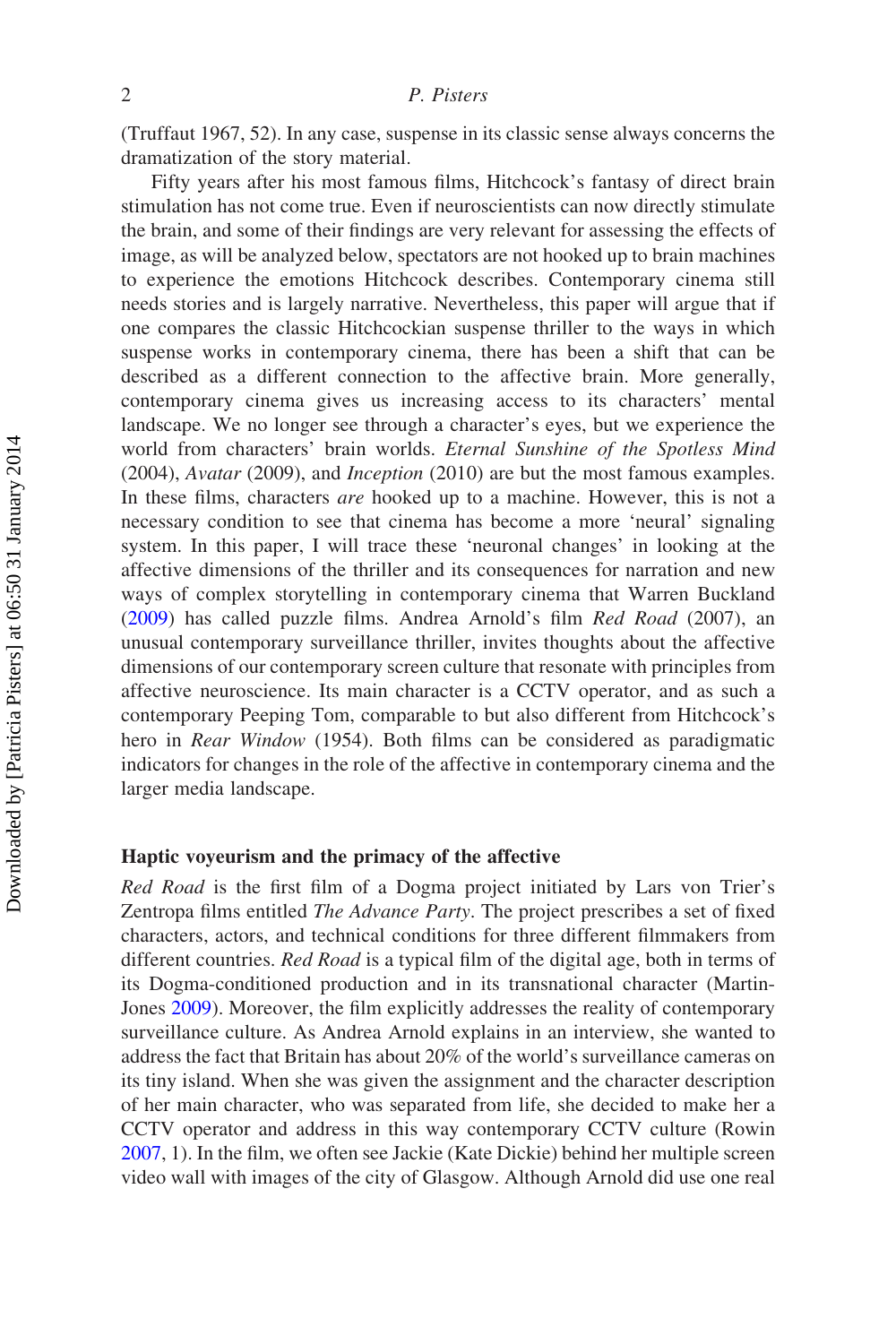CCTV camera across the city during production, most images on the wall are shot by handheld digital video cameras and precisely choreographed, distributed, and edited across the multiple screens to give them their typical real-time aesthetics of continuity and simultaneity. In its voyeuristic setup, Red Road is very similar to Rear Window: both Jackie and Jeff (James Stewart) are looking from a safe place at others that are captured on multiple screens or in framed windows. If Rear Window has been considered a meta-film about the voyeurism of the classical cinematographic apparatus, it is possible to see Red Road as a meta-film about the current media landscape which has turned into a surveillance apparatus (Truffaut [1988](#page-12-3),  $7$ ).<sup>2</sup> This surveillance apparatus is not simply an extension of cinematographic voyeurism, as there are noticeable differences to be taken into account.

One salient difference between the two films is situated on an aesthetic level and concerns the quality of the image. While Jeff, looking through his spyglasses in Rear Window, does not see everything because the window frames hide large parts of the room, the images he sees are quite sharp: he can clearly distinguish who is living in his backyard and observe the kind of life his neighbors lead. In Red Road, however, the images on Jackie's screen are rather fuzzy and grainy. This is characteristic of surveillance images. In contrast to the suggestions of panoptic discourse, the discourse of power and control that surveillance is often associated with (Chun [2006](#page-11-3); Foucault [1979;](#page-12-4) Levin, Frohne, Weibel [2002;](#page-12-5) Lyon [2006\)](#page-12-6), the eye is not the most important or even most useful tool for distinguishing, deciphering, and assessing the 'flecks of identities' caught up in surveillance media (Fuller [2005,](#page-12-7) 148). These images, because of their diffused and blurry quality, are better described as affection-images (Deleuze [1986](#page-12-8), 87 – 122). They have, as paradoxical as this may seem for panoptic surveillance technology, mostly haptic or tactile qualities, in which the eye is less engaged with mastering the image and more often searching, questioning, 'touching' the surface of it (Marks  $2000$ , 170–193). Here, the grainy qualities of both the images in Red Road's surveillance screens and the style of the film as a whole, in which affection-images dominate, indicate that we have to read the surveillance discourse perhaps along this different, affective scale.

The first images of *Red Road* emphasize the tactile qualities of surveillance images. We see several blurred CCTV images on TV monitors in close-up (accompanied by an equally blurry soundtrack), then a medium shot that reveals the multiple screens from a distance. Then we see a close-up of a pair of rubbing hands and another close-up of eyes looking at the screens. Before we see the main character Jackie, and associate these hands and eyes as belonging to her, we watch just those hands, rubbing, touching a display, and wrestling a joystick to zoom in on particular images. A smile is thrown into the mix of this screens – hand –eye assemblage when on one of the screens Jackie sees a man taking his old dog for a walk and on another screen a cleaning lady dancing to her iPod music. This is a haptic kind of voyeurism. We also can see this is habitual recognition, the daily routine of a police officer observing the city to protect its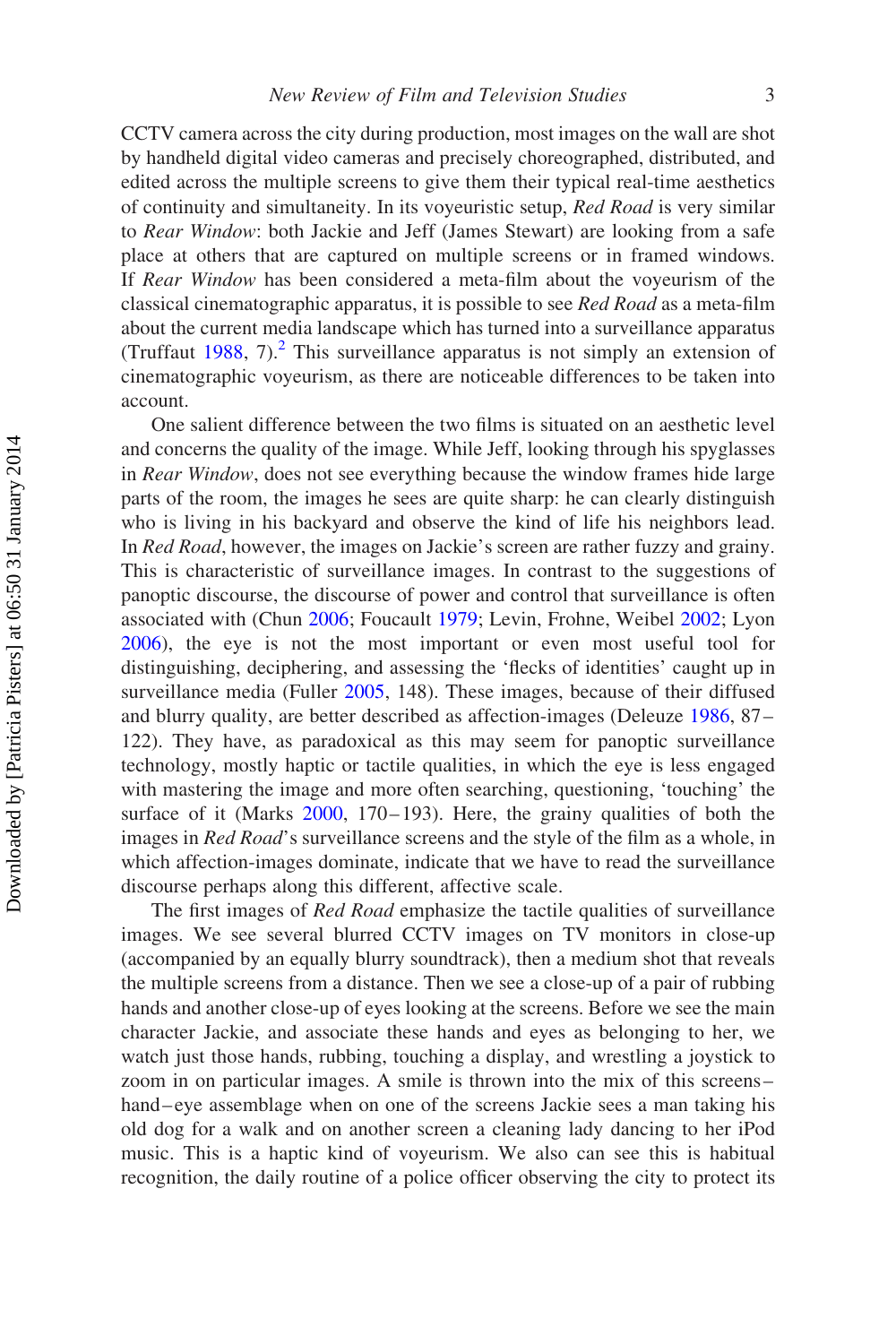#### 4 P. Pisters

people. Jackie's smile indicates also that she feels somehow connected to these people on the screens, a friendly though aloof engagement. Jeff's observations of his neighbors from his rear window are more borne out of pure curiosity, but he, too, has developed a routine of looking at his neighbors without any personal involvement.

In both Rear Window and Red Road this observation routine is interrupted. Moreover, here we can notice another difference between the two films. In Rear Window, Jeff notices the suspicious behavior of one of his neighbors and suspects a murder mystery he starts to investigate with the help of his girlfriend Lisa (Grace Kelly) and his nurse Stella (Thelma Ritter) with whom he discusses the situation. Jackie's routine is interrupted in a different way. One evening at her surveillance workstation, she reports a lone girl in the streets that might need protection. On another screen she sees a woman running away, chased by a man. She makes another phone call, performing her standard protocols for interpreting the 'flecks of identity' on her screens. However, just when she moves to report the incident, she realizes she was falsely alarmed: it was just a game; the man and woman make out against a wall. At this point, Jackie's body language becomes pronounced. As she leans backwards in her chair, her left hand is tensely stretched on her desk, while her right hand caresses the joystick that operates the cameras. When the man throws his head backward at his climactic moment, she catches a glimpse of his face. Jackie's eyes dilate; her body freezes. She zooms in on his face. Overwhelmed, she leaves her station, asks one of her colleagues for a smoke ('I thought you'd quit', he says in surprise) and runs outside to light up. From this moment onward, *Red Road* explores an extremely rich array of affects that range from the most basic emotions to the most complex social and ethical feelings. Jackie is first and foremost intensely affected by the image of this one man on her multiple screens, while the narrative level of the film leaves open any possible qualification or explanation of the affects at stake which will develop only gradually. Where Jeff, Grace, and Thelma in Rear Window first look for narrative explanations for the disappearance of the wife of the neighbor, in Red Road both the performance and body language of the actor in fragmented close-ups and the haptic quality of the unsharp CCTV images evoke an intense level of primary affect. To understand how Red Road can be seen to deliver manifold encounters between unqualified affects and their gradual qualifications in Jackie's story, it is useful to make a move into affective neuroscience to see how specific neuroscientific principles offer further insights into the powers of affect that seem to prevail in contemporary cinema.

#### Principles of affective neuroscience: Red Road as 'neurothriller'

Neurological research of emotions has developed into an important subfield of cognitive neuroscience known as 'affective neuroscience'. Affective neuroscience studies not only which regions of the brain are involved in emotional experiences (such as the prefrontal cortex and amygdala, or the difference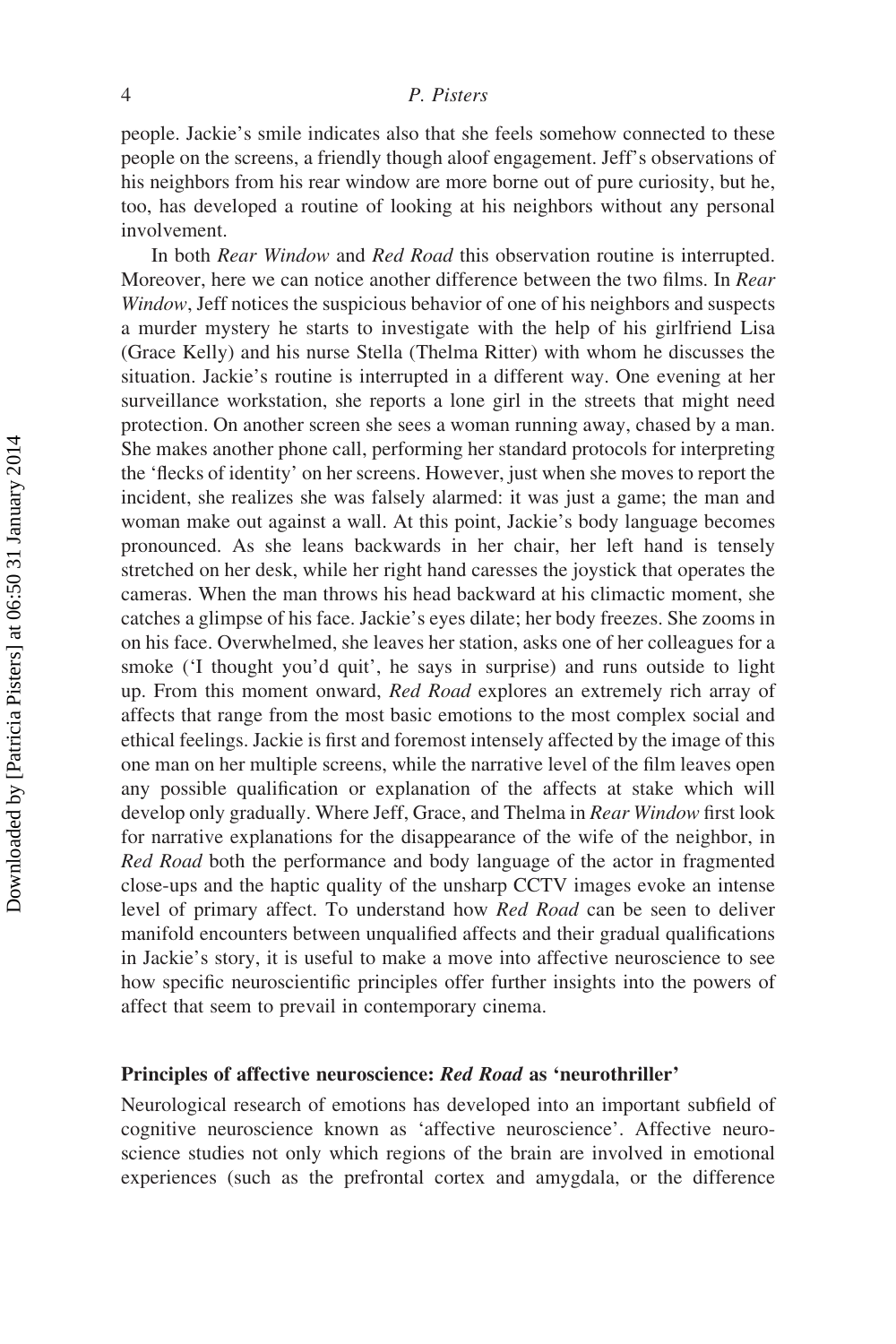between left or right hemisphere activity) but also the relations between emotions and learning, memory, social responses, vigilance, decision-making, emotional communication (prosody), and affective styles (Gazzaniga, Ivry, and Mangun [2002,](#page-12-10) 537– 576). Affective neuroscientists usually make a distinction between emotion (which takes place within the immediate materiality of body and brain) and feeling (which is related to memories and other resonating feedback systems in the brain). Antonio Damasio ([2003\)](#page-12-11), for instance, argues from an evolutionary perspective that:

The first device, emotion, enabled organisms to respond effectively but not creatively to a number of circumstances conductive or threatening to life. [ ... ] The second device, feeling, introduced a mental alert for the good or bad circumstances and prolonged the impact of emotions by affecting attention and memory lastingly. This happens in both animals and humans. Eventually, in a fruitful combination with past memories, imagination, and reasoning, feelings led to the emergence of foresight and the possibility of creating novel, non-stereotypical responses. (80)

Emotion and feeling form a bound circuit, but they are distinguishable processes. Damasio [\(2010](#page-12-12), 109) adds that emotions are largely actions carried out in the body (facial expression, postures, gut feelings) and feelings are more the perception and awareness of these emotions (the feeling of emotions). What is especially important for the analysis of film is the irreducibility of the connection between emotions and feelings that allow a dual-level analysis of affective powers, between a largely unconscious intensive bodily response and resonating feelings that can be described as the conscious narrativization and capturing of affects in qualified feelings (see also Massumi [2002\)](#page-12-13). These connections are manifold, dynamic, and parallel but often asymmetric: 'The relationship between the levels of intensity and qualification is not one of conformity or correspondence but rather of resonation or interference, amplification or dampening' (Massumi [2002](#page-12-13), 25).

What is also important to recognize is that there is a time lapse between unconscious emotion and conscious feeling. The embodied brain knows before we are conscious of its knowing. Damasio has demonstrated specifically that the bodily skin responses and corresponding brain activity of experimental subjects to stimuli are registered before subjects process these stimuli at a conscious level. Damasio has called this and similar mechanisms the 'somatic markers' of our emotions, which he has measured through skin conductance response (SCR) experiments (Gazzaniga, Ivry, and Mangun  $2002$ ,  $551-553$  $551-553$ ).<sup>3</sup> The neurological materiality of the brain in relation to unconscious emotions and conscious feelings is also discussed by Damasio in reference to a range of research studies into forms of neurological disease treatments (including for Parkinson's Disease) that involve placing electrodes in the patient's brain. It is worth quoting one of the illuminating cases he describes:

The doctors found one electrode contact that greatly relieved the woman's symptoms. But the unexpected happened when the electric current passed through one of the four contact sites of the patient's left side, precisely two millimeters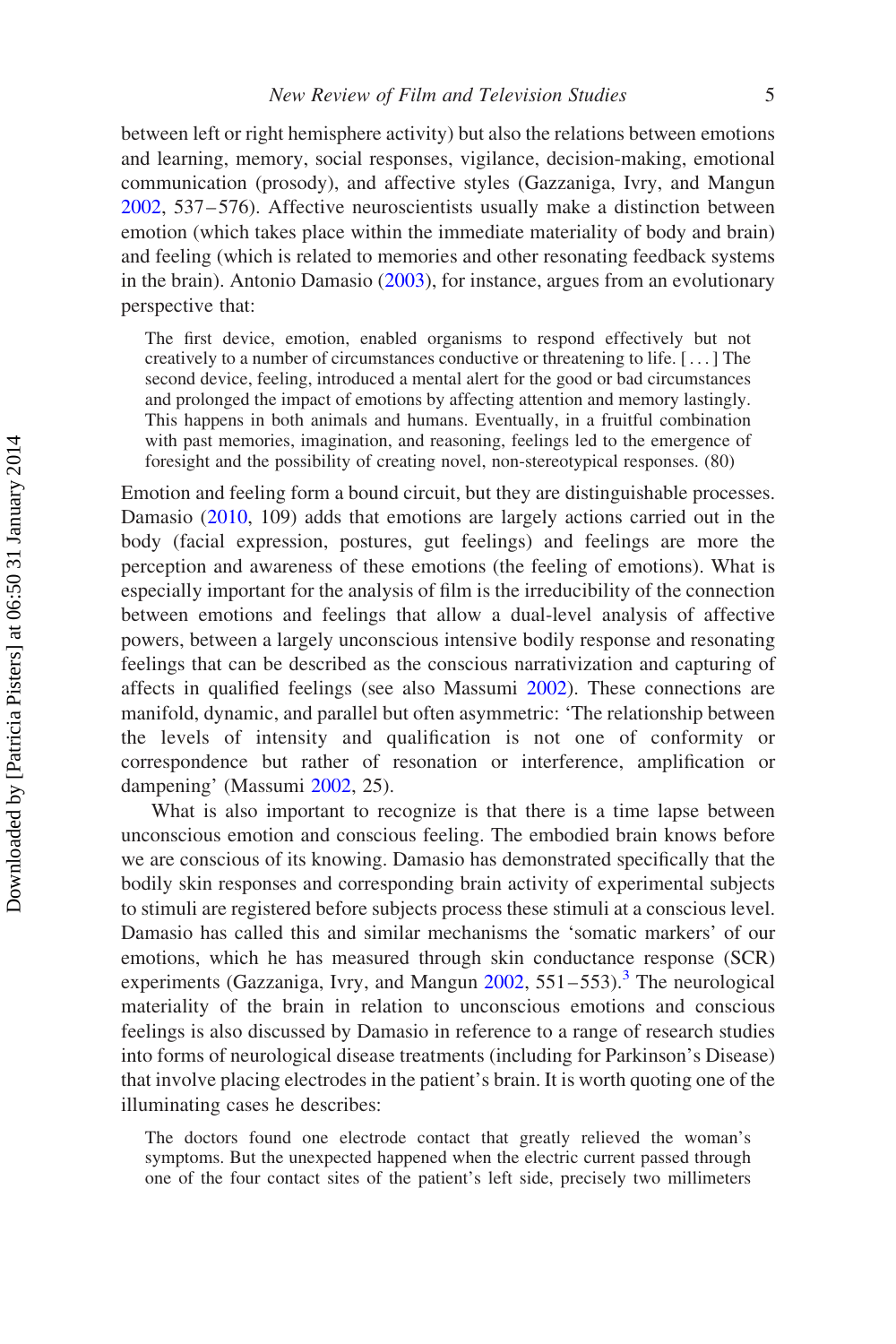#### 6 P. Pisters

below the contact that improved her condition. The patient stopped her ongoing conversation quite abruptly, cast her eyes down and to her right side, then leaned slightly to the right and her emotional expression became one of sadness. After a few seconds she suddenly began to cry. Tears flowed and her entire demeanor became one of profound sadness. [ ... ] Asked about what was happening, her words were quite telling: ... I'm falling down in my head, I no longer wish to live, to see anything, hear anything, feel anything. ... I'm fed up with life, I've had enough. ... I'm scared in this world. I want to hide in a corner. ... I'm hopeless, why am I bothering you? The physician in charge of the treatment realized that this unusual event was due to the current and aborted the procedure. About 90 seconds after the current was interrupted the patient's behavior returned to normal. The sobbing stopped as abruptly as it had begun. The sadness vanished from the patient's face. The verbal reports of sadness also terminated. Very rapidly, she smiled, appeared relaxed, and for the next five minutes she was quite playful, even jocular. What was that all about? she asked. She was as puzzled as her observers were. (Damasio [2003,](#page-12-11) 68)

This case does come close to Hitchcock's fantasy. However, Damasio shows that the scientific explanation for this woman's unprecedented, switched emotions was that the electrical current had passed into one of the brain stem nuclei that control actions that produce the emotion of sadness, the production (and elimination) of tears, including the facial musculature and the movements of the mouth, pharynx, larynx, and diaphragm necessary for crying and sobbing. The most remarkable finding here, Damasio argues, was that emotion-laden thoughts only came after the emotion itself was activated. Affect-related forces, unconscious bodily responses seem to arrive before conscious feelings or thoughts.

Damasio refers to Spinoza, who proposed this insight already in The Ethics, arguing at several instances that 'the human mind is the very idea or knowledge of the human body' and 'the mind does not have the capacity to perceive ... except in so far as it perceives the ideas of the modifications (affections) of the body' (Spinoza in Damasio [2003,](#page-12-11) 211). In the scene from Red Road that upsets Jackie, it is equally noticeable how Jackie's body seems to 'know something' before she appears conscious of the powerful emotions and feelings she is about to experience. Her hands are particularly strong indicators of the force and ambiguity of her triggered emotions – one seems tense and anxious, the other caressing and sexually aroused. Quite viscerally, there is incredible sexual tension announced in her body between her and this man who simultaneously arouses fear, disgust, and anger. This tension of ambiguous emotions (indicating mixed feelings) is intensely expressed and spread over the tactile images without yet making sense. This will return at several other key moments in the film. Sexual arousal, fear, disgust, and anger – all the emotions we can feel running through Jackie's body in this film – are the basic emotions related to our most basic (and universal) biological 'striving to persist' (and it is not coincidental that Spinoza's conatus resonates here as well).<sup>4</sup> What makes this film so very powerful is that it plays on these parallel – but paradoxically resonating affective levels – between emotion and feeling. Its mechanisms of suspense work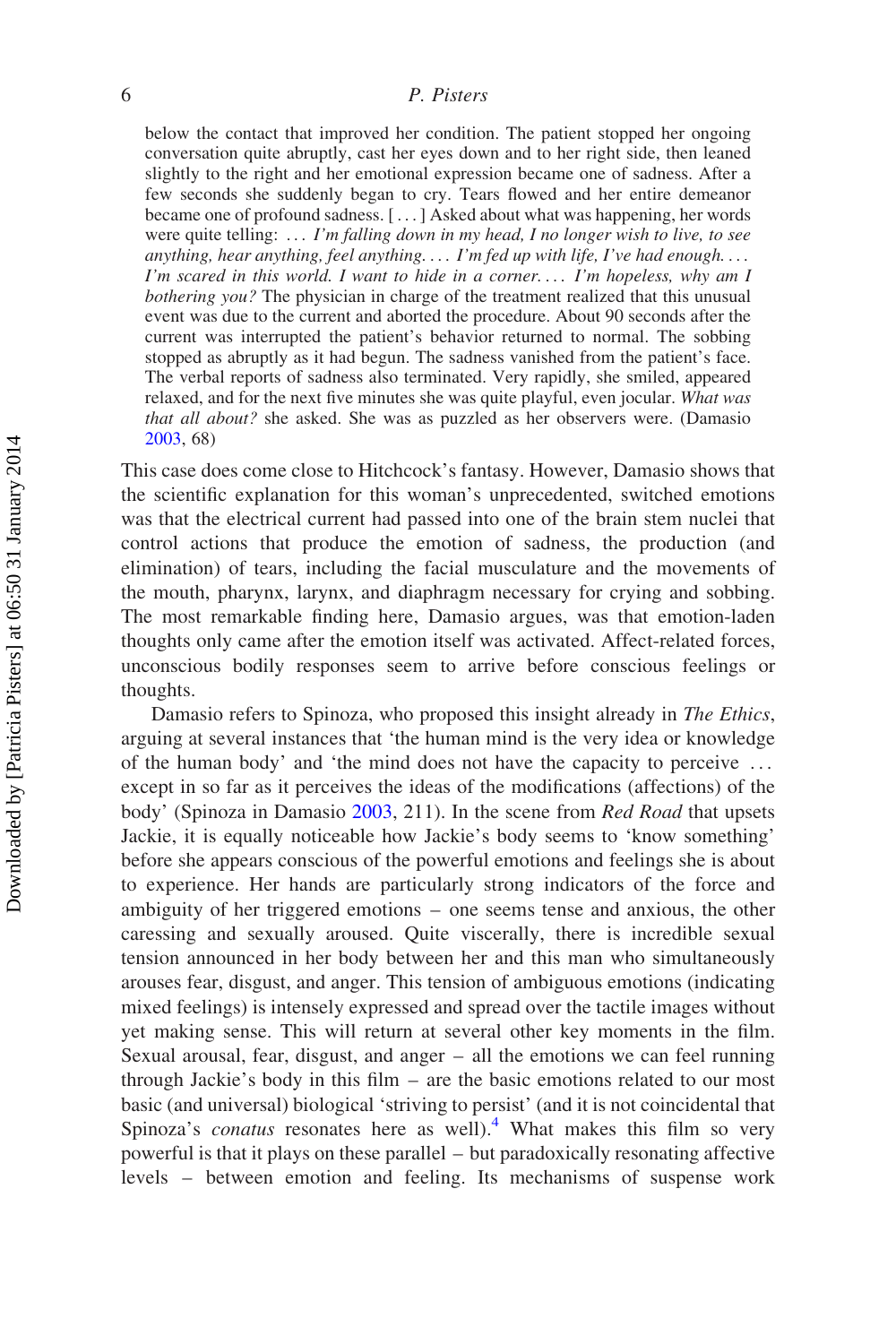precisely through the asymmetrical and potentially manifold levels of activation and connection, between emotions and feelings.

Two scenes are particularly interesting to mention with respect to Jackie's multilayered emotions and mixed feelings. At the beginning of her search for Clyde Henderson (Tony Curran), Jackie is in the Red Road neighborhood where she follows some of Clyde's friends into Clyde's shabby apartment where a party is going on. The lighting in the small and crowded living room is hazy, dark, and red, and in that sense aesthetically they are affection-images. She is standing against a wall when Clyde sees her and, clearly interested in this unknown guest, walks toward her. Approaching her closely, he tells her that he has the feeling he has seen her before. He moves closer, touches her face. The fear in her eyes is sensible, the soundtrack indicates her heart is pounding, but at the same time, an erotic desire is spreading in every grain of the haptic images, in every fiber of Jackie's body. In an incredibly intense way the *mise-en-scène*, soundscape, and cinematography express here how Jackie is aroused in two opposite ways: torn between her emotions and feelings. They almost kiss; she escapes into the elevator, literally throwing up fear, desire, anger, and disgust. We still have no narrative frame or explanations for these events at this stage, except that we by now know that Clyde has been released from prison. However, the not-yetattributed affective suspense means we connect to these subpersonal affects (fear, desire, anger, and disgust) and hold our breath. When Jackie continues her investigations, we gradually discover the story can be attributed to these affects.

Jackie visits Clyde's apartment again (which he shares with a friend and his girlfriend) when he is not home. She follows him on her surveillance screens to discover more about his (quite suspicious) whereabouts. She eventually enters a bar at midnight to encounter him in a second scene that is also very strong in its ambiguous mix of emotions and feelings. Before entering this bar, we observed Jackie pick up a sharp stone, for reasons unknown. At the bar, Clyde tells Jackie how much he desires her and after some conversation and a few drinks, he carries her to his sleazy apartment. Jackie finds out Clyde has a daughter who does not know him. The bedroom is again lit in dark colors, and the sex scene that follows is once more intensely erotically charged, suspenseful, and suggestive of danger – permeated with ambiguous emotions and mixed feelings. When Jackie runs away this time, however, she has a much more conscious plan: revenge. She abuses herself with the rock she picked up earlier, runs outside, and makes sure she is seen on the surveillance cameras so the police will be informed. She files a complaint resulting in the capture of Clyde, who is sent back to prison. On her surveillance screens, Jackie watches him being taken into custody. From this moment onward, more cognitive emotions and feelings are addressed.

In the final part of the film, Jackie discovers her own interest in redemption after traversing of a whole range of complex emotions and feelings. As affective neuroscientific research has indicated, basic emotions can develop into more complex social and ethical emotions, like shame, guilt, and other more cognitive evaluations that help us in decision-making, learning, value judgments, or ethical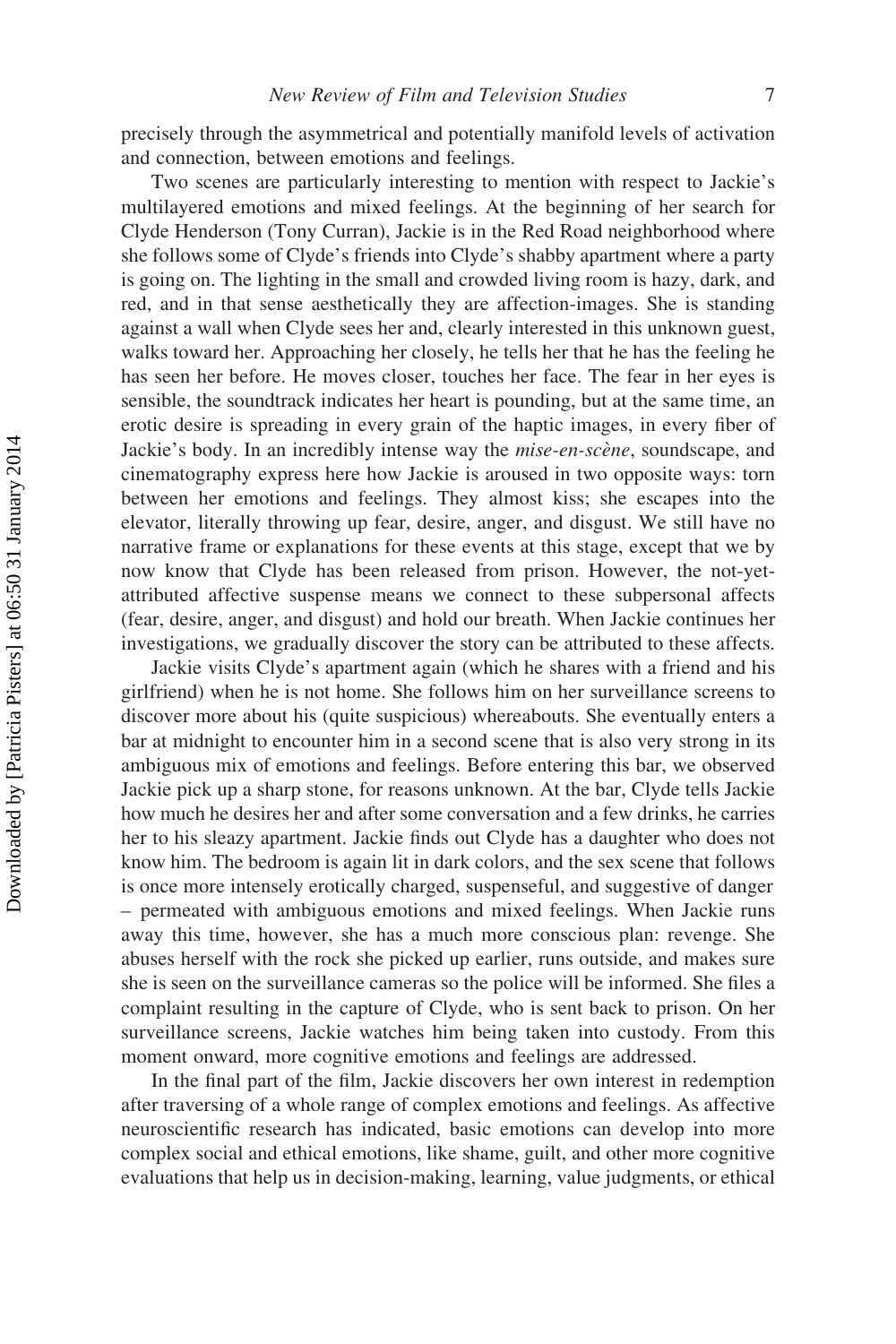#### 8 P. Pisters

behavior.<sup>[5](#page-11-6)</sup> While emotion and cognition have on the one hand independent neural systems, it is generally acknowledged these systems are also interdependent (Gazzaniga, Ivry, and Mangun [2002,](#page-12-10) 545; Greene and Haidt [2002;](#page-12-14) Moll et al. [2002\)](#page-12-15). As indicated previously, Spinoza already pointed to this biological dimension of the body's conatus, which he developed into a philosophy of basic and complex emotions in The Ethics. In his book, Looking for Spinoza, Damasio acknowledges this common ground between affective neuroscience and philosophy, and pleas for an integrated field of study on emotion. From Spinoza we can also consider an ethics of affects might have at its basis the transformation of passive sad affects into active joyful affects. In Red Road, we see that Jackie's agency in revenge may feel like poetic justice, but it does not lead to more active affects, let alone any element of redemption. After a confrontation with Clyde's roommate, who is furious with her because her false complaint will send Clyde to prison for life, she finally acknowledges her own deep sorrow over losing her husband and child, and in the end she drops the charges. When Clyde is released, he and Jackie have one more encounter in the streets of Red Road. It becomes clear at this point he was driving drunk and hit Jackie's husband and little girl while they were waiting for a bus (Jackie having stayed home after a quarrel with them). Guilt, a cry for empathy, forgiveness, and redemption are the complex emotions that play through the last scenes of *Red Road*. These cognitive and social feelings are more highly constructed in the film's late narrative developments, and through coalescing explanations the end of the film wraps up.

If we compare the suspense in Red Road to the suspense in Rear Window, it is possible to define Red Road as a 'neurothriller'. Suspense as an affective neurothriller is not so much situated on a narrative level where the audience knows more than the character does, as Hitchcock played with narrative information and the knowledge of the audience. Obviously, this does not mean emotions and feelings are not important in a classic thriller, but in the classic thriller they always follow from a story.<sup>[6](#page-11-7)</sup> It also does not mean that narrative development is of no importance in the neurothriller. Part of the suspense in Red Road is narratively motivated, for instance, when Jackie starts following Clyde and we know she could endanger herself. Just like in Rear Window, we know Lisa is in danger when she enters the neighbor's apartment. However, in Rear Window the suspense mounts when we see (from Jeff's Peeping Tom perspective) the neighbor has returned home and Lisa hasn't noticed yet. In Red Road, it is important to observe that in (asymmetric and largely unconscious, or perhaps intuitive) correspondence with scientific developments about the brain, the neural bases of our emotions and feelings are addressed more directly, allowing images to play out the tensions between emotions and feelings more directly, before they are 'contained' in a story.

The intensity we experience in Red Road is a tension we grasp at its incipience in the embodiment of Jackie's reactions to what she sees on her screens and in the haptic affective qualities of the images themselves. In the first instance, she does not own these emotions, and we do not necessarily identify with her as a character. We simply co-feel on this subpersonal level, and then start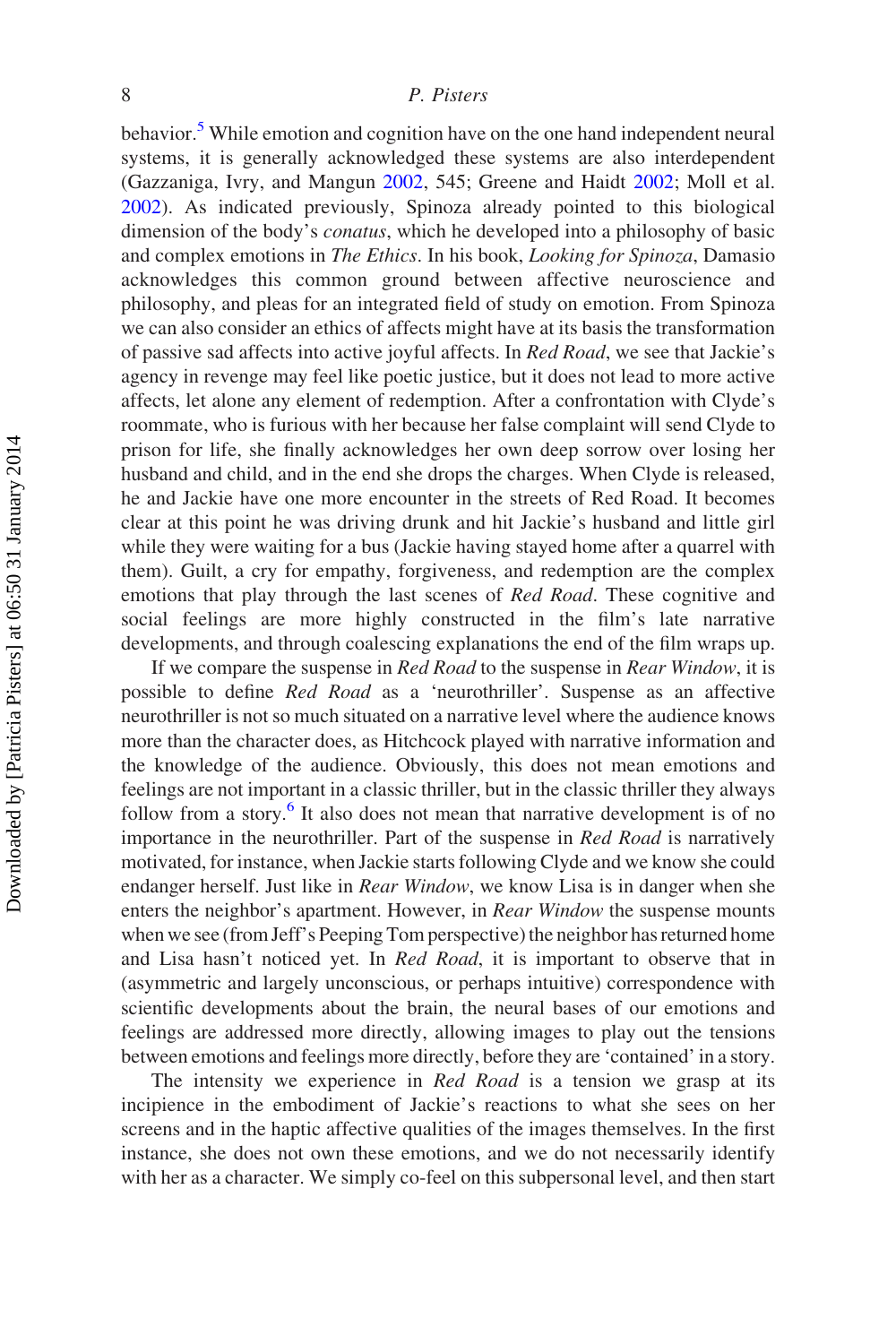to connect those emotions to more qualified feelings. It is precisely in these unqualified and ambiguous moments when suspense arises more strongly than in clearly defined dangerous dramatic situations. Neuroscientific experiments on suspense have indicated that the amygdala is aroused more strongly in such ambiguous situations than in obvious fearful situations (Willems, Clevis, and Hagoort [2011](#page-12-16)). It is important to note that the difference between the classic thriller and the neurothriller is not simply the difference between a narrativedriven plot and a character-driven plot. As indicated before, it is absolutely not necessary, and even not possible, to identify or engage with the character because it is in that first instance the asubjective emotional layer is expressed and addressed in the neurothriller. Narrative and character development follows gradually and will dampen or amplify the affective intensity.

#### Both sides of the camera: from Peeping Tom to Sensing Alice

While in the classic thriller suspense is derived from narrative information or is at the service of narrative development, suspense in contemporary cinema operates more directly on an impersonal affective level addressed before any character or narrative situation can own these affects. If we consider Rear Window and Red Road as meta-films that indicate a shift in the cinematographic apparatus into a surveillance apparatus (which says something about changes in the media landscape and our changed relationship to the screen), one last point has to be observed. In both films, there is a moment where the characters exchange a safe position from behind the cameras to the other side. Here, again, there is a significant difference to observe. If Jeff in Rear Window can be compared to the classic spectator/filmmaker, it is evident that most of the time he remains in the position of the voyeur (Mulvey [1986](#page-12-17)). He oversees the situation, knows when there is danger, and is frustrated (like the film viewer) that he cannot warn his girlfriend when she is in danger on the other side of his apartment. It is only at the end of the film, when the neighbor looks back and spots him, that his voyeuristic position is challenged. Perhaps, still on a meta-level, Hitchcock did have a presentiment about the ways in which his fantasy would come true, at least to a certain degree. The abandonment of the safety of the screen as a protection for voyeuristic desires is actually announced at the end of Rear Window.

Jackie leaves her place behind the camera quite soon and she enters the space in front of it, where the affective qualities of Arnold's camera take over (and, as I have detailed above, she even uses the cameras as a performer, to attain her revenge). Occupying both camera screens, changing positions between observing and being observed, the film problematizes the complex and confusing affects of surveillance, and arguably of contemporary images culture at large. Admitting our affective relationship to the surveillance system is what Jackie, as a new aesthetic figure, pursues. She is no longer a purely voyeuristic Peeping Tom, exploiting (or being exploited by) the panoptic power of the gaze. Inhabiting both sides of the camera, embodying and expressing the ambiguous neurothrills and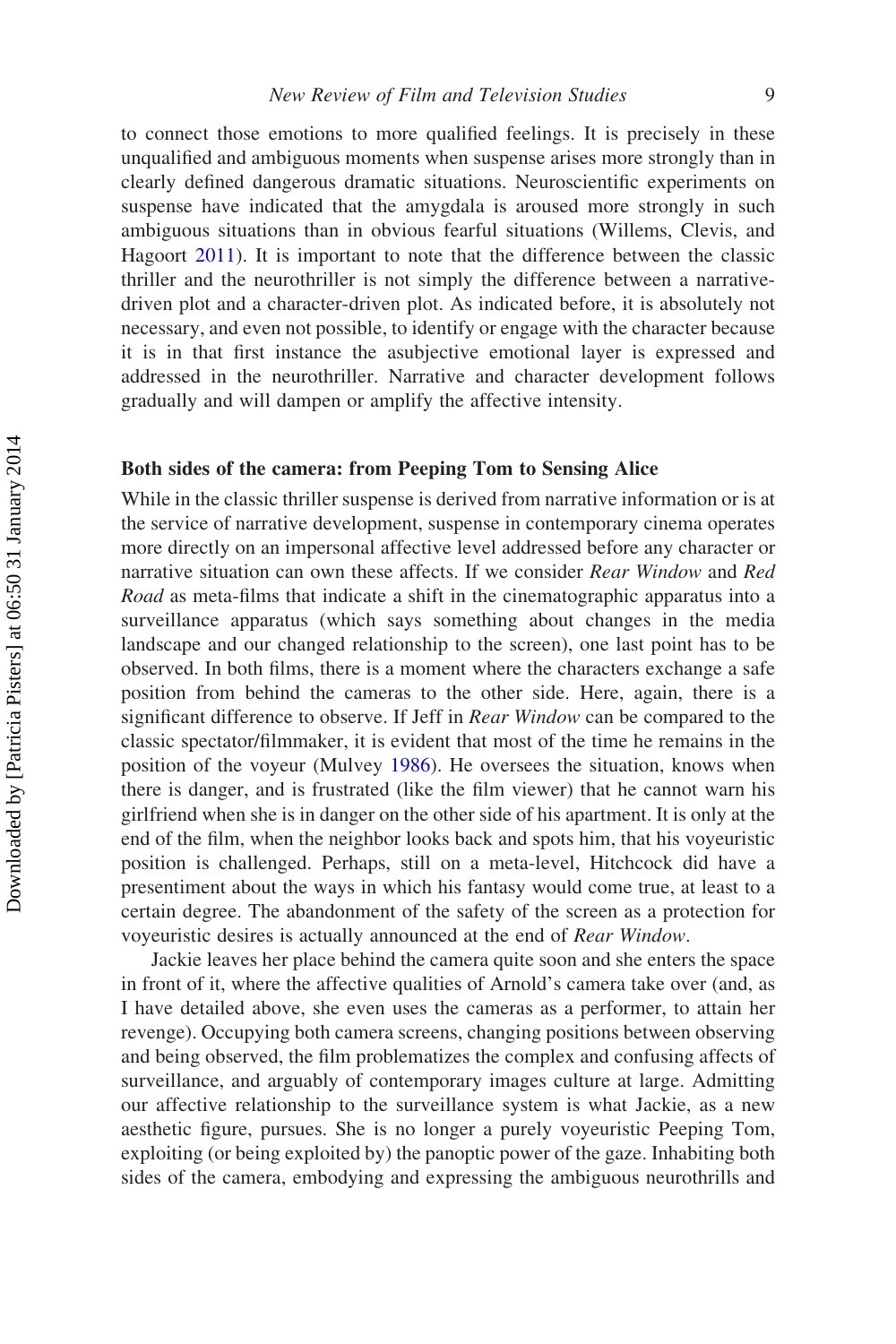affective powers of the surveillance apparatus, we might instead call her a 'Sensing Alice', who can guide us through the surveillance adventures of contemporary multiple screen culture. She will not overturn the whole system, but may give you the (micropolitical) urge to confront a surveillance camera with a smile, or to (literally) re-view simplistic interpretations of flecks of identity, simply because she has offered us alternative experiences, touching our brainscreens imperceptibly, directly.

#### Notes

- <span id="page-11-0"></span>This paper is based on a chapter in *The Neuro-Image*, in which cinema in the digital age is read in close connection to principles of cognitive neuroscience. 'The neuroimage' is conceived as a third type of image, after the movement-image and the timeimage, as developed by Gilles Deleuze ([1986](#page-12-8), [1989\)](#page-12-18). The neuro-image is characterized by a new temporal organization (based in the future), by the real powers of illusionary perception, and by the primary powers of affect. In this sense of the primacy of affect, *Red Road* is a neuro-image (Pisters [2012](#page-12-19)).
- <span id="page-11-2"></span>2. Truffaut, for instance, expresses his amazement about the fact that in the 1960s Americans did not like Rear Window because it did not realistically portray Greenwich Village. To Truffaut, this was nonsense, because Rear Window is not about Greenwich Village but about film.
- <span id="page-11-4"></span>3. Another experiment frequently mentioned in this respect is the famous experiment by Benjamin Libet, which indicated, 'brain potentials are firing three hundred and 50 milliseconds before you have the conscious intention to act. So before you are aware that you're thinking about moving your arm, your brain is at work preparing to make that movement' (Gazzaniga [1998,](#page-12-20) 73). This experiment is often raised to discuss the (im)possibility of free will. However, the only sure thing this experiment indicates is that consciousness takes time.
- <span id="page-11-5"></span>4. Basic emotions in facial expression are anger, fear, disgust, happiness, sadness, and surprise (Adolphs et al. [1996](#page-11-8)). Joseph Le Doux indicates how basic emotions help to respond to environmental challenges, taking care of 'defense against danger, sexual behavior, maternal behavior, eating and other things like this' (Gazzaniga, Ivry, and Mangun [2002,](#page-12-10) 543). See also Panksepp [1992.](#page-12-21)
- <span id="page-11-6"></span>5. Damasio [\(2003](#page-12-11), 159– 160) rightfully warns that this does not mean that ethics (and laws and politics and other sociopolitical phenomena) solely depend on neurobiological factors.
- <span id="page-11-7"></span>6. It is possible to develop this point by connecting the longer response time that is allowed in a more logic, narrative development in the classic thriller (compared to the shorter response time in 'the neurothriller') to a recent neuroscientific study to temporal hierarchies in brain responses to narrated stories (Lerner et al. [2011\)](#page-12-22).

#### <span id="page-11-8"></span>References

- Adolphs, Ralph, Hanna Damasio, Daniel Tranel, and Antonio Damasio. 1996. 'Cortical Systems for the Recognition of Emotion in Facial Expressions.' The Journal of Neuroscience 16 (23): 7678– 7687.
- <span id="page-11-3"></span><span id="page-11-1"></span>Buckland, Warren, ed. 2009. Puzzle Films: Complex Storytelling in Contemporary Cinema. West Sussex: Wiley-Blackwell.
- Chun, Wendy Hui Kyong. 2006. Control and Freedom: Power and Paranoia in the Age of Fiber Optics. Cambridge, MA: MIT Press.